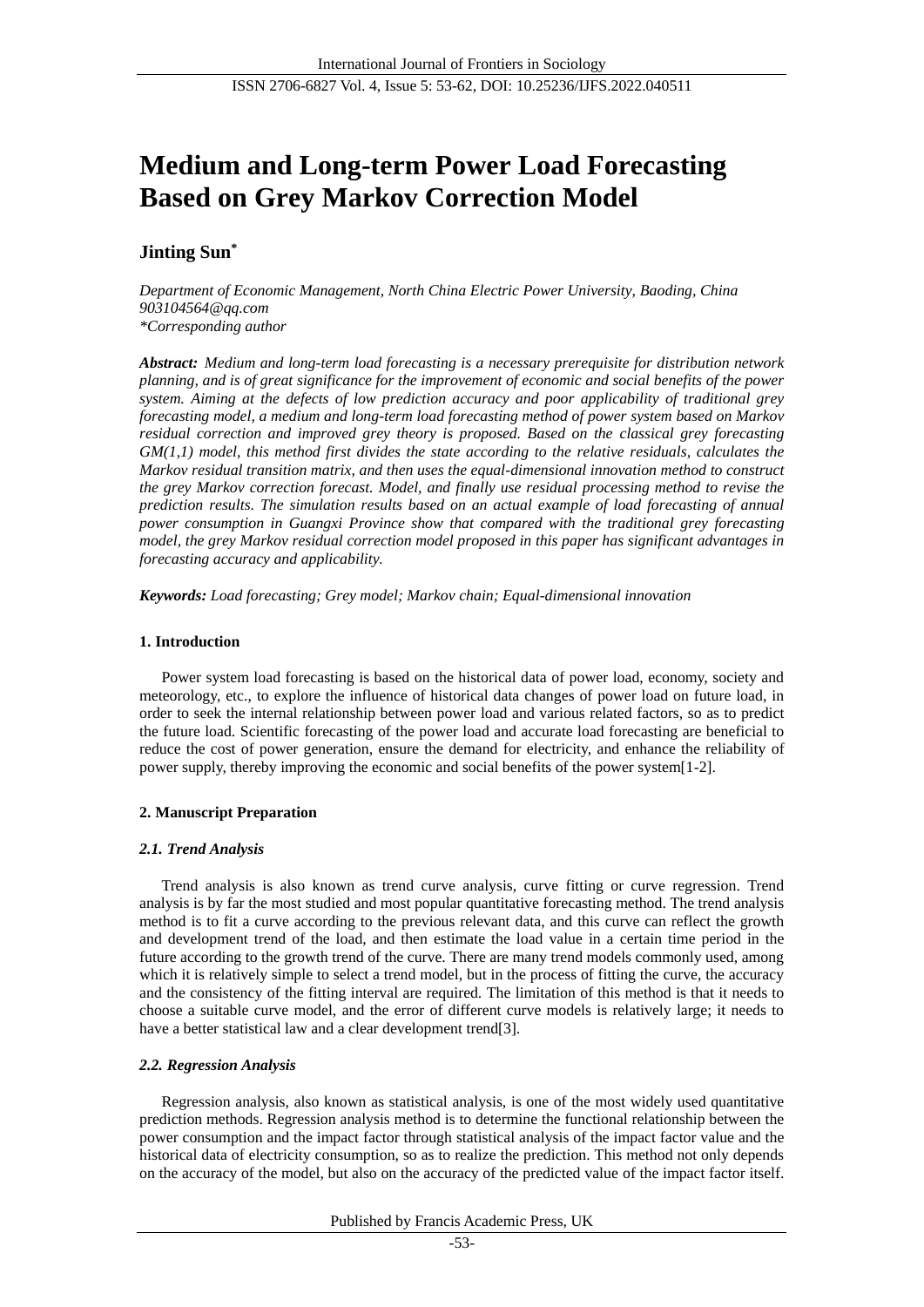The shortcomings of this method are: high requirements for historical data; difficult model initialization; there may be a phenomenon that the quantitative results do not match the qualitative analysis results[4].

#### *2.3. Neural Network Method*

Neural network is an artificial neuron network, which is a network composed of a large number of neurons connected to each other. It is an abstraction and simulation of several characteristics of the human brain or natural neural network. The important role of neural network in the field of load forecasting is mainly reflected in the fact that it is easy to deal with various factors that affect load changes in the modeling process. In particular, using the improved Newton learning algorithm and genetic algorithm combined with the neural network method for daily load forecast has more reliable accuracy and faster convergence speed. There are many existing neural network models, which describe and simulate different levels of biological systems from different perspectives. The neural network method used by scholars [5], through the simulated human brain nervous system with strong learning ability, using historical data training, the load model is used, and then the model is used to carry out load prediction, although there is a strong self-study and Adaptive ability, but this method is only applicable to short-term load predictions for sample space.

## *2.4. Grey Forecasting*

Grey forecasting method is a method of forecasting power demand by using grey system theory, which can be divided into series forecasting, catastrophe forecasting, topological forecasting and comprehensive forecasting. Sequence forecasting method is generally used in the forecasting of electricity demand. The specific method is to convert the original data of electricity consumption into generated data, obtain a generating function with strong regularity through the generated data, and establish a differential equation model to predict the future electricity demand. The grey model method treats the uncertain factors in the power load as a grey system to study. Grey forecasting technology is widely used in short-term, medium-term and long-term power load forecasting due to its small sample size and high forecasting accuracy[6].The gray prediction method has the following characteristics: use gray mathematics to deal with uncertain quantities and make them quantified; make full use of known information to seek the motion law of the system; and can deal with poor information systems. Grey forecasting is a useful tool for projects with only a few observations.Although the traditional grey forecasting model has significant advantages over other methods in medium and long-term load forecasting, for data with large randomness and volatility, due to the influence of some disturbance factors, with the passage of time, the data fitting is poor, and the forecasting accuracy is poor. There will be a more obvious decline with the increase of the data gray level, and the applicability is not strong. Therefore, there are many researches on applying the improved grey forecasting technology to forecast the load on this basis.Sun et al.[7] uses the three-point moving average method for preprocessing and optimization, thereby weakening the random fluctuation characteristics of the data series, reducing the impact of frequent data fluctuations on the results, and enhancing the anti-interference ability of gray forecasting to fluctuating load data series. Ren et al.[8-9] introduce the concept of equal-dimensional innovation, continuously add new data, and remove the earliest innovation, so as to reflect the impact of future random disturbances on the gray system. Scholars such as He and Liu[10-11] not only used the equal-dimensional innovation prediction model, but also added the residual error correction gray prediction model to superimpose the residual error between the model value and the actual value on the traditional gray model value, and corrected the model value. However, the example analysis proves that the prediction of Grey Markov  $GM(1,1)$  prediction model [12-14] has certain accuracy and applicability.

This paper combines the GM(1,1) model and the Markov chain method to predict the power load, that is, the gray model is used to explain the development trend of the power load, and the Markov chain is used to improve the residual error of the gray prediction model, so as to improve the medium and long-term The accuracy of power load forecasting.

## **3. Introduction to Grey Prediction Theory**

## *3.1. GM (1,1) Model Principle Introduction*

In 1982, Professor Deng Julong proposed the grey system theory. In the study of grey system theory, various systems are divided into white, black and grey systems. "White" means that the information is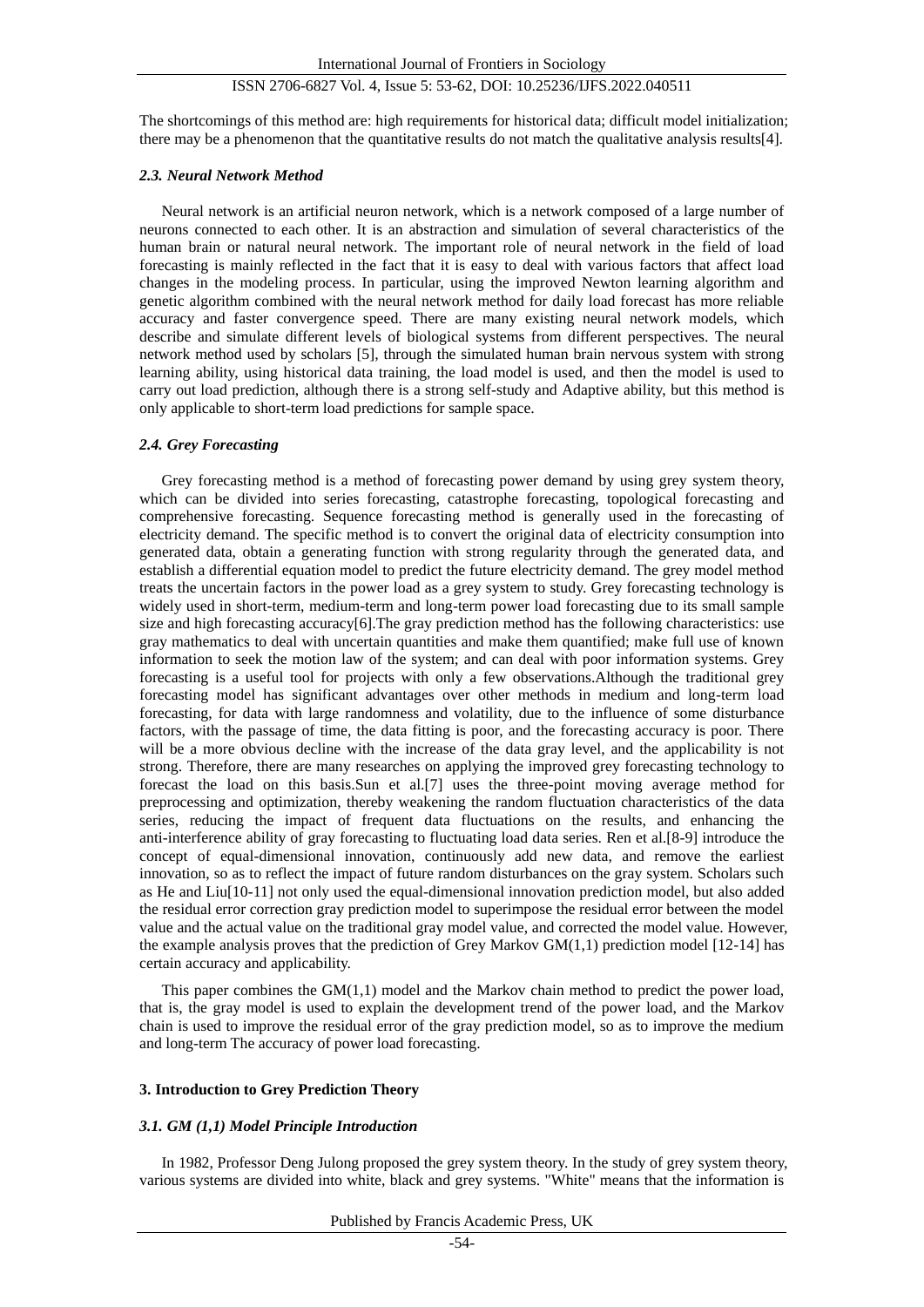International Journal of Frontiers in Sociology

# ISSN 2706-6827 Vol. 4, Issue 5: 53-62, DOI: 10.25236/IJFS.2022.040511

completely known, "black" means that the information is completely unknown; "grey" means that the information is partially known and partially unknown, or the information is incomplete. The research object of grey system theory is the uncertain system with "some information is known, and some information is unknown, poor information, small sample". For the power load system, the power supply unit, power grid capacity, etc. are known, but other factors affecting the load, such as weather conditions, regional economic activities, etc., are difficult to know exactly. Therefore, the power load is a gray system, and the predicted load conforms to the gray system. Predictive model usage conditions. The commonly used gray prediction models are  $GM(1,1)$  and  $GM(1,n)$  models. The principle is to first perform an accumulation and generation process on the original data sequence, convert it into a regular sequence, and then establish a GM (1,1) model, thereby obtaining the differential equation. By solving this differential equation, the parameter values of the equation can be derived. Finally, the gray prediction model of the cumulative sequence is obtained, and the prediction is carried out [15-16]. The specific modeling process is as follows.

The original data of the electricity load in previous years is recorded as:

$$
\mathbf{x}^{(0)} = \left[ \mathbf{x}^{(0)}(1), \mathbf{x}^{(0)}(2), \dots, \mathbf{x}^{(0)}(n) \right] \tag{1}
$$

One accumulation generates a sequence (1-AGO) as

$$
\mathbf{x}^{(1)} = \left[ \mathbf{x}^{(1)}(1), \mathbf{x}^{(1)}(2), \dots, \mathbf{x}^{(1)}(n) \right] \tag{2}
$$

In the formula, the original sequence and the one-time accumulation generated sequence satisfy the following relationship:

$$
x^{(1)}(k) = \sum_{i=1}^{n} x^{(0)}(k)
$$
 (3)

The inverse operation generated by an accumulation is called an accumulation reduction, that is:

$$
x^{(0)}(k+1) = x^{(1)}(k+1) - x^{(1)}(k)
$$
\n(4)

Since the sequence  $x(1)$  has an exponential growth law, we think that the  $x^{(1)}$  sequence satisfies the first-order linear differential equation with the exponential growth form as the general solution:

$$
\frac{dx^{(1)}}{dt} + ax^{(1)} = u \tag{5}
$$

In the formula,  $\alpha$  is the development gray number;  $\mu$  is the endogenous control gray number.

The differential term in discrete form can be expressed as  $x^{(0)}(k + 1)$ , and  $x^{(1)}$  generally takes the average value of k and  $k + 1$  times. Therefore, the original equation (5) can be transformed into:

$$
x^{(0)}(k) + \frac{1}{2}a[x^{(1)}(k) + x^{(1)}(k+1)] = u
$$
\n(6)

The above result can be written in matrix form as:

$$
\begin{bmatrix} x^{(0)}(2) \\ x^{(0)}(3) \\ \vdots \\ x^{(0)}(n) \end{bmatrix} = \begin{bmatrix} -\frac{1}{2} \left[ x^{(1)}(1) + x^{(1)}(2) \right] & 1 \\ -\frac{1}{2} \left[ x^{(1)}(2) + x^{(1)}(3) \right] & 1 \\ \vdots & \vdots \\ -\frac{1}{2} \left[ x^{(1)}(n-1) + x^{(1)}(n) \right] & 1 \end{bmatrix} \begin{bmatrix} a \\ a \end{bmatrix}
$$
(7)

Abbreviated as Y<sub>n</sub>=B · A, the solution equation is  $A = (B^T B)^{-1} B^T Y_n = \int_{\Omega} \hat{a}^T B^T Y_n$  $\left(\begin{matrix} a \\ \hat{u} \end{matrix}\right)$ , and bringing the parameters back to the original equation has:

$$
\hat{\mathbf{x}}^{(1)}(\mathbf{k} + 1) = \left[ \mathbf{x}^{(0)}(1) - \frac{\hat{\mathbf{u}}}{\hat{\mathbf{a}}} \right] e^{-\mathbf{a}\mathbf{k}} + \frac{\hat{\mathbf{u}}}{\hat{\mathbf{a}}} \tag{8}
$$

Equation (8) is the time response function model of the  $GM(1,1)$  model.

This is a forecasting equation for the  $x^{(1)}$  time series. To get the forecasting equation for the  $x^{(0)}$  time series, make

$$
\hat{\chi}^{(0)}(k+1) = \hat{\chi}^{(1)}(k+1) - \hat{\chi}^{(1)}(k) = \left[\chi^{(0)}(1) - \frac{\hat{u}}{a}\right] \cdot \left[e^{-\hat{a}k} - e^{-\hat{a}(k-1)}\right]
$$

$$
= (1 - e^{\hat{a}}) \left[\chi^{(0)}(1) - \frac{\hat{u}}{\hat{a}}\right] \cdot e^{-\hat{a}k} \tag{9}
$$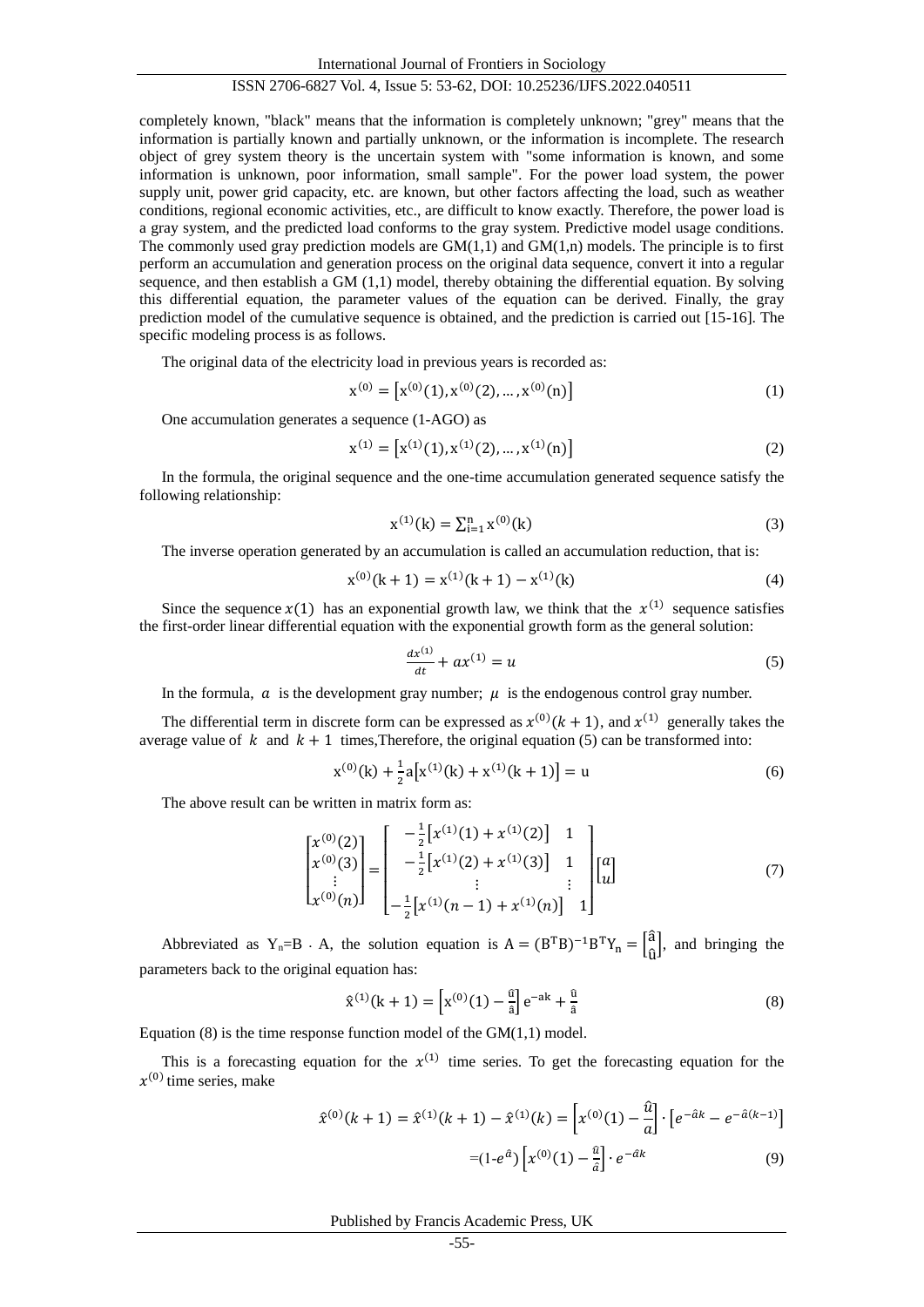It can be seen from the above principle formula that the traditional gray  $GM(1,1)$  model requires less historical data, does not need to consider the distribution law and change trend, the model is simple and easy to implement, and the prediction results are highly verifiable, which is considered to be It is one of the most effective methods for medium and long-term load forecasting.

#### **3.2.** *Model Verification*

#### *3.2.1. Residual Test*

There are two absolute errors and relative errors.  $\hat{X}^{(0)}(i)$  is calculated according to formula (8), and then calculate the absolute residual sequence of the original sequence  $X^{(0)}(i)$  and  $\hat{X}^{(0)}(i)$ , that is

$$
\Delta^{(0)}(i) = |x^{(0)}(i) - \hat{x}^{(0)}(i)| (i = 1, 2, ..., n)
$$
\n(10)

$$
\varphi(i) = \frac{\Delta^{(0)}(i)}{x^{(0)}(i)} \times 100\% (i = 1, 2, ..., n)
$$
\n(6)

Calculate the average relative residual:

$$
\overline{\Phi} = \frac{1}{n} \sum_{i=0}^{n} \varphi(i) \tag{12}
$$

Given  $\alpha$ , when  $\overline{\Phi} < \alpha$  and  $\varphi_n < \alpha$  is set up, the model is called the residual test qualified model. It is usually taken by  $\alpha$  of 0.01, 0.05 and 0.10, and the corresponding model is excellent, qualified, and barely qualified.

#### *3.2.2. Posterior-variance-test*

(1)Calculate the standard deviation of the original series:

$$
S_1 = \sqrt{\sum [x^{(0)}(i) - \bar{x}^{(0)}]^2 / (n-1)}
$$
\n(13)

(2)Calculate the standard deviation of absolute error sequences:

$$
S_2 = \sqrt{\sum [\Delta^{(0)}(i) - \bar{\Delta}^{(0)}]^2 / (n-1)}
$$
(14)

(3) Calculate the variance ratio:

$$
C = \frac{S_1}{S_2} \tag{15}
$$

(4) Calculate small error probability:

$$
P = p\left|\Delta^{(0)}(i) - \bar{\Delta}^{(0)}\right| < 0.6745S_1 \tag{16}
$$

Set  $e_i = |\Delta^{(0)}(i) - \bar{\Delta}^{(0)}|$ ,  $S_0 = 0.6745S_1$ , then  $P = p\{e_i < S_0\}$ .

#### **4. Gray System Improvements**

#### *4.1. Gray Markov Correction Model*

For each fixed t, function  $x(t)$  is a random variable, and  $x(t)$  is a random process. The Markov process is defined as: When the random process is known at the time  $t = i$ , the process is only related to the  $t_i$  timing state at time  $t = i + 1$ , and is not related to the state of  $t_i$ . Also known as there is no effect. The discrete Markov process is called the Markov Chain. First, according to the GM (1, 1) model, the power load is predicted, and the state transfer matrix of the residual loss of the known year can be obtained according to the Markov chain method. Comparing the predictive value with the actual value, the residual is the specific magnitude of the actual value, divides the residual amplitude into several states, calculates one of the probability of the state to all other states, and then obtains a state transfer matrix of residual transfer, according to the residual transfer matrix This situation is corrected to the gray prediction result, resulting in a more accurate model prediction result. The specific calculation process is as follows.

#### *4.1.1. State Division*

First, state division is performed, and the predicted value  $\hat{x}^{(0)}(k)$  of the original sequence is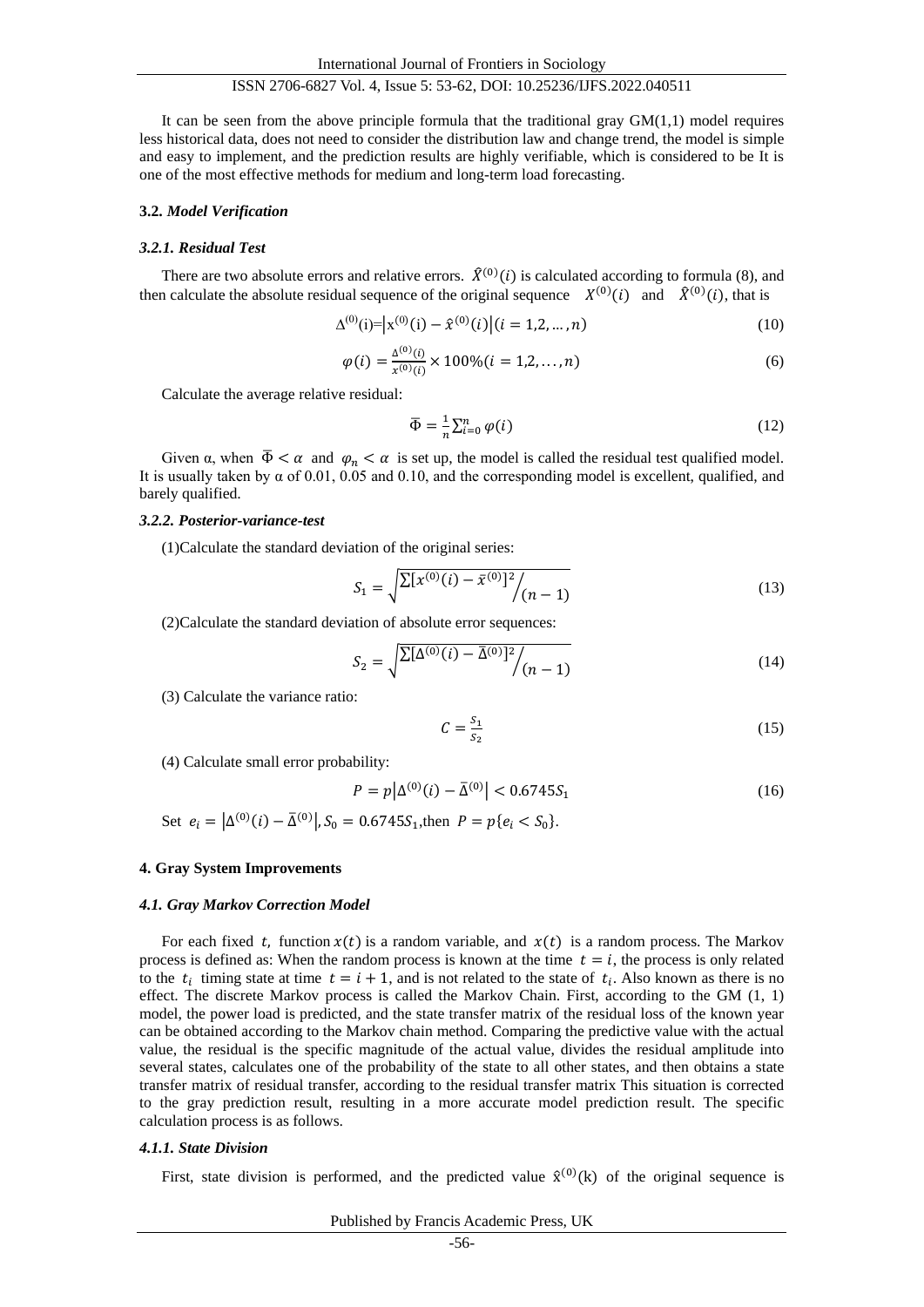obtained according to the GM (1, 1) model, and the residual value  $\Delta(k) = x^{(0)}(k) - \hat{x}^{(0)}(k)$ , the residual relative value  $\varepsilon(k) = \frac{\Delta(k)}{n^{(0)}\Omega}$  $\frac{\Delta(K)}{x^{(0)}(k)}$ , then utilize the distribution of the predicted value, divide the data sequence into a number of states The interval, record  $\otimes_i = [\otimes_{i1}, \otimes_{i2}]$  is the *i*-th state, where  $\otimes_{i2}$ =  $\hat{x}^{(0)}(k) + B_i$ ,  $A_i = a_i x^{(0)}(k)$ ,  $B_i = b_i x^{(0)}(k)$ , the value of  $a_i$ , and  $b_i$  is determined according to the specific situation.

#### *4.1.2. Build state transfer matrix*

The basic idea of the Markov chain prediction method is to estimate future change trends based on the state transfer matrix through the state transfer matrix. One-step state transition matrix form is:

$$
P_1 = \begin{bmatrix} P_{11} & P_{12} & \dots & P_{1n} \\ P_{21} & P_{22} & & P_{2n} \\ \vdots & \vdots & \dots & \vdots \\ P_{n1} & P_{n2} & \dots & P_{nn} \end{bmatrix}
$$
 (17)

It describes the probability distribution of  $n$  state mutual transfer. Among them, the  $P_{ij}$  is the probability of transferring the Markov chain state  $S_i$  to the state  $S_j$ , and  $0 \le p_{ij} \le 1$ . In actual calculations, we can use state-shifted frequencies as the probability of state shift. It is assumed that the number of times the state  $S_i$  appears as  $m_i$  according to the sample data, and the number of times the state  $S_i$  is transferred to the state  $S_i$  is  $m_{ij}$  at this time:

$$
P_{ij} \approx \frac{m_{ij}}{m_j} \tag{18}
$$

The Markov predictive method is shown as  $S^{(k+1)} = S^{(k)} \cdot P_1$ , where  $S^{(k)}$  is a state vectuation of the predicted object at  $t = k$ .

#### *4.1.3. Markov Correction Factor*

When the transfer matrix of the time series is determined,  $k > n$ , according to the state interval, the gray predicted value is corrected according to the state interval. To this end, the Markov correction coefficient is introduced. Let  $R_i$  be the correction coefficient of Markov prediction method for GM(1,1) prediction data,  $i = 1, 2, 3, \ldots, n$ . Since  $\varepsilon(k) = \frac{\Delta(k)}{n^{(0)}},$  $\frac{\Delta(K)}{x^{(0)}(k)}$ , so

$$
x^{(0)}(k) = \frac{\hat{x}^{(0)}(k)}{1 - \varepsilon(k)}\tag{19}
$$

According to the state division method,  $a_i = \frac{\otimes_{i1} - \hat{x}^{(0)}(k)}{x^{(0)}(k)}$  $\frac{1-\hat{x}^{(0)}(k)}{x^{(0)}(k)}$ ,  $b_i = \frac{\otimes_{i2} - \hat{x}^{(0)}(k)}{x^{(0)}(k)}$  $\frac{2^{-\mathbf{x} \cdot \mathbf{R}}(\mathbf{x})}{\mathbf{x}^{(0)}(\mathbf{k})}$ , so substituting  $a_i$  and  $b_i$ into equation (19), the correction coefficient of the *i*-th state is  $R_i = \frac{1}{2}$  $rac{1}{2} iggl( \frac{1}{1 -} iggr)$  $\frac{1}{1-a_i} + \frac{1}{1-a_i}$  $\frac{1}{1-b_i}$ ). Therefore, when  $k > n$ , it is necessary to use the initial state vector and the state transition matrix to determine the state of the time series, and then multiply the gray prediction value by the Markov correction coefficient to obtain the revised prediction value, that is,  $\hat{y}(k) = \hat{x}^{(0)}(k) \cdot R_i = \hat{x}^{(0)}(k) \cdot \frac{1}{2}$  $rac{1}{2} iggl( \frac{1}{1-} iggr)$  $\frac{1}{1-a_i} + \frac{1}{1-a_i}$  $\frac{1}{1-b_i}$ ,  $k \ge 2$ , *i* is the number of states.

#### *4.2. Add Equal Dimension and New Information*

The traditional GM (1, 1) model uses the past data up to  $k = n$  when modeling. However, in the development process of any gray system, as time goes by, some random disturbance factors will enter the system continuously, which will affect the development of the system. Therefore, using the traditional GM (1, 1) model to predict, only the most recent data with higher accuracy, the more the future develops, the smaller the prediction significance. In order to reflect the impact of future random disturbances on the gray system and improve the prediction accuracy, new data are continuously added while using the gray Markov model. The process is: In the original data sequence  $x^{(0)} =$  $(x^{(0)}(1), x^{(0)}(2), ..., (x^{(0)}(n))$ , the latest information  $x^{(0)}(n+1)$  is added, the oldest information  $x^{(0)}(1)$  is deleted, and the new data sequence is obtained:  $x'^{(0)} = (x^{(0)}(2), x^{(0)}(3), ..., (x^{(0)}(n+1))$ , an improved grey prediction model based on  $x'^{(0)}$  is established. Then, Divide the state according to the relative error of the predicted value to determine the state transition matrix and Markov correction coefficient. The formula  $S^{(k+1)} = S^{(k)} \cdot P_1$  and  $p_{ij} = \max_k p_{ik}$  are used to determine the state of the predicted value. Finally, the state correction coefficient is used to improve the future gray forecast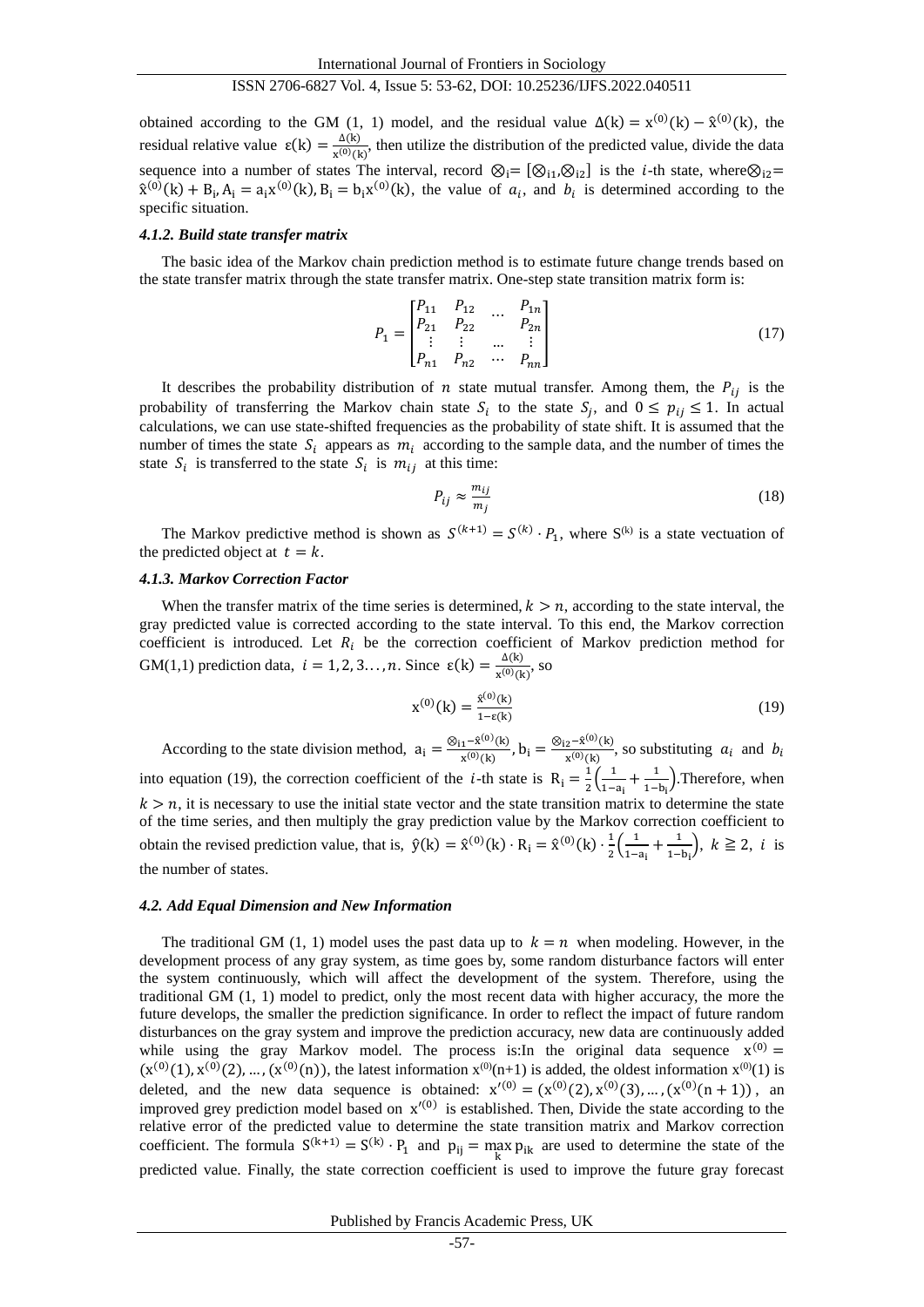value, and continuously obtain a series of forecast data.

# **5. Case Simulation**

## *5.1. Building a Grey Markov Model*

In this paper, the annual electricity consumption of Guangxi Province from 1996 to 2015 is selected as the historical data, as shown in Table 1. The electricity consumption data from 2016 to 2018 is used as the standard to test the pros and cons of the model. The GM (1, 1) and grey Markov models were established, the data were collected from the National Bureau of Statistics, and the simulation experiments were implemented in the Matlab2019 environment.The trend graph of the original sequence and the sequence after the accumulation is calculated by Matlab as shown in Figure 1. It can be found that the trend after accumulation tends to increase exponentially, which can be predicted by GM(1,1).



*Table 1: Electricity consumption in Guangxi Province from 1996 to 2015 (unit: billion kwh)*

*Figure 1: Original sequence and cumulative sequence trend graph*

The calculation result is:

 $A = \begin{bmatrix} \hat{a} \\ a \end{bmatrix}$  $\begin{bmatrix} \hat{a} \\ \hat{u} \end{bmatrix} = \begin{bmatrix} -0.0988 \\ 217.0397 \end{bmatrix}$  $\hat{x}^{(1)}(k+1) = \left[x^{(0)}(1) - \frac{\hat{u}}{2}\right]$  $\left[\frac{\hat{u}}{\hat{a}}\right]e^{-\hat{a}k} + \frac{\hat{u}}{\hat{a}}$ â  $= 2438.488 e^{0.0988k} - 2196.76$ 

The gray prediction model of the original sequence obtained by the cumulative reduction of formula (10) is:

 $\hat{x}^{(0)}(k+1) = (1 - e^{-0.0988})243.488e^{0.0988k}$ 

|  |  |  |  |  | Table 2: Status Classification Criteria |
|--|--|--|--|--|-----------------------------------------|
|--|--|--|--|--|-----------------------------------------|

| <b>Status</b>             |                                                                                  |                                              |                                              |                                                                                   |
|---------------------------|----------------------------------------------------------------------------------|----------------------------------------------|----------------------------------------------|-----------------------------------------------------------------------------------|
| Divide<br>the<br>interval | $(\hat{x}^{(0)}(k))$<br>$-0.16x^{(0)}(k), \hat{x}^{(0)}(k)$<br>$-0.08x^{(0)}(k)$ | $(\hat{x}^{(0)}(k))$<br>$-0.08x^{(0)}(k),0]$ | $(0,\hat{x}^{(0)}(k))$<br>$+0.08x^{(0)}(k)]$ | $(\hat{x}^{(0)}(k))$<br>$+0.08x^{(0)}(k), \hat{x}^{(0)}(k)$<br>$+ 0.16x^{(0)}(k)$ |

According to the Markov chain state division standard and the actual distribution of the relative error of the gray prediction value, the system is divided into four state intervals, as shown in Table 2.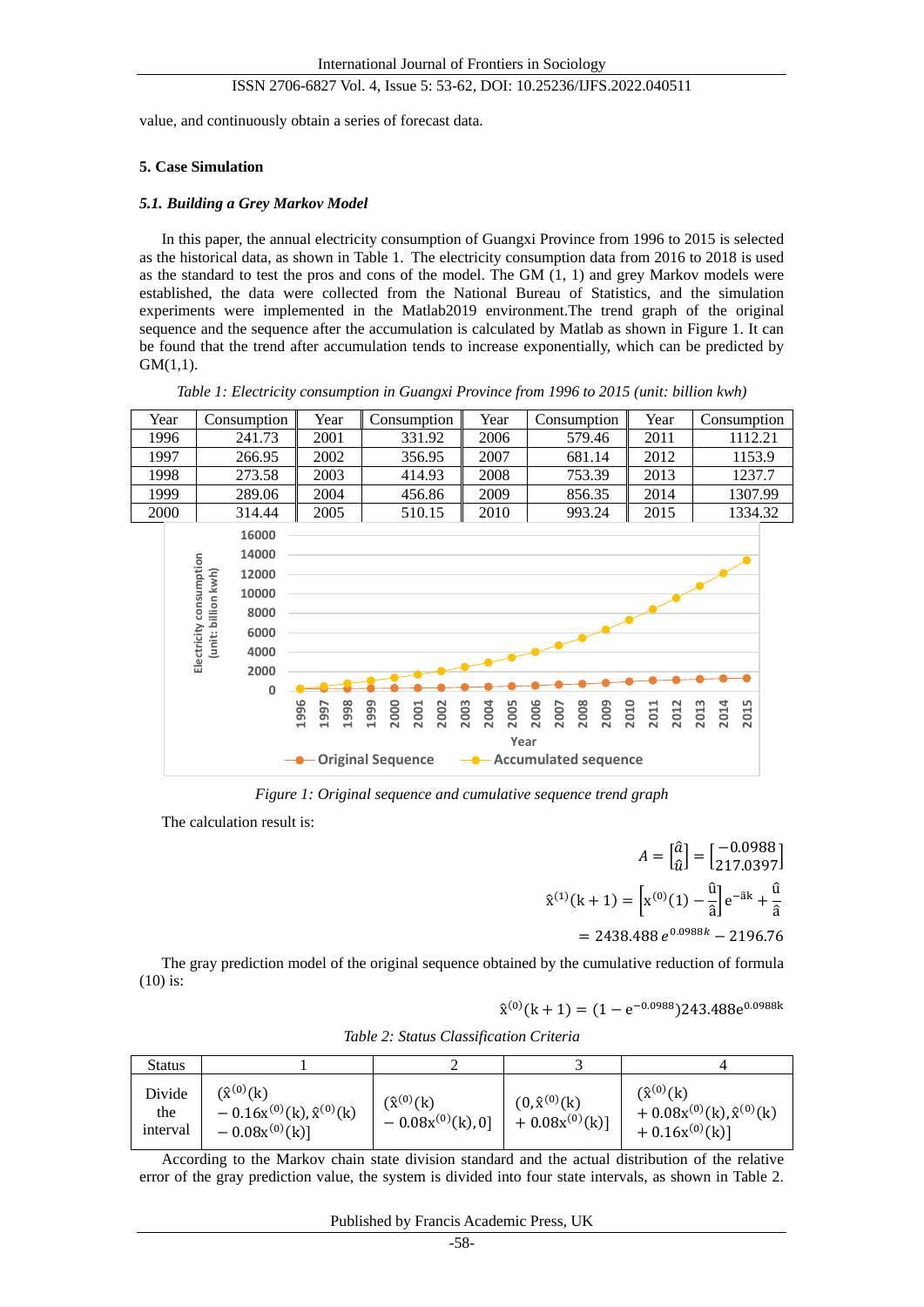Assuming that the gray predicted value is in the  $i$ -th state, the predicted value of the gray Markov model can take the following values:

$$
y'(k) = \frac{\otimes_{i1} \otimes_{i2}}{2} = \hat{x}^{(0)}(k) + \frac{a_i + b_i}{2} x^{(0)}(k)
$$
 (20)

From formula (9) and formula (20), the gray predicted value, Markov state, gray Markov predicted value and relative error of the two predicted values of the original sequence are obtained. The specific calculation results are shown in Table 3.

*Table 3: Comparison of prediction results of two models for annual electricity consumption (billion* 

*kwh)*

| Actual |         | $GM(1,1)$ Model |            |                | Grey Markov Model |           |
|--------|---------|-----------------|------------|----------------|-------------------|-----------|
| Year   | value   | Predictive      | Relative   | <b>Status</b>  | Predictive        | Relative  |
|        |         | value           | residuals  |                | value             | residuals |
| 1996   | 241.73  | 241.73          | 0.00%      | $\overline{2}$ | 241.73            | 0.00%     |
| 1997   | 266.95  | 253.2182        | 5.14%      | 3              | 263.8962          | 1.14%     |
| 1998   | 273.58  | 279.5081        | $-2.17%$   | $\overline{2}$ | 268.5649          | 1.83%     |
| 1999   | 289.06  | 308.5275        | $-6.73%$   | $\overline{2}$ | 296.9651          | $-2.73%$  |
| 2000   | 314.44  | 340.5597        | $-8.31%$   | 1              | 302.8269          | 3.69%     |
| 2001   | 331.92  | 375.9177        | $-13.26%$  | 1              | 336.0873          | $-1.26%$  |
| 2002   | 356.95  | 414.9466        | $-16.25%$  | 1              | 372.1126          | $-4.25%$  |
| 2003   | 414.93  | 458.0276        | $-10.39%$  | 1              | 408.236           | 1.61%     |
| 2004   | 456.86  | 505.5814        | $-10.66\%$ | 1              | 450.7582          | 1.34%     |
| 2005   | 510.15  | 558.0723        | $-9.39%$   | 1              | 496.8543          | 2.61%     |
| 2006   | 579.46  | 616.0131        | $-6.31%$   | $\overline{2}$ | 592.8347          | $-2.31%$  |
| 2007   | 681.14  | 679.9694        | 0.17%      | 3              | 707.215           | $-3.83%$  |
| 2008   | 753.39  | 750.5659        | 0.37%      | 3              | 780.7015          | $-3.63\%$ |
| 2009   | 856.35  | 828.4919        | 3.25%      | 3              | 862.7459          | $-0.75%$  |
| 2010   | 993.24  | 914.5084        | 7.93%      | 3              | 954.238           | 3.93%     |
| 2011   | 1112.21 | 1009.455        | 9.24%      | $\overline{4}$ | 1142.921          | $-2.76%$  |
| 2012   | 1153.9  | 1114.26         | 3.44%      | 3              | 1160.416          | $-0.56%$  |
| 2013   | 1237.7  | 1229.946        | 0.63%      | 3              | 1279.454          | $-3.37\%$ |
| 2014   | 1307.99 | 1357.643        | $-3.80%$   | $\overline{2}$ | 1305.323          | 0.20%     |
| 2015   | 1334.32 | 1498.597        | $-12.31%$  | 1              | 1338.479          | $-0.31%$  |

#### *5.2. Markov Error Correction*

(1)The residual proportion is between -16% and -8%, indicating that the predicted value of the power load is seriously underestimated, which is called state 1, and the frequency of this situation in the prediction is 7.(2)The residual proportion is in the range of -8% to 0, indicating that the predicted value of the power load is normally underestimated, which is called state 2, and the frequency of this situation is 5 in the prediction.(3)The residual proportion is in the range of 0 to 8%, indicating that the predicted value of the power load is normally overestimated, which is called state 3, and the frequency of this situation in the prediction is 8.(4)The residual proportion is between 8% and 16%, indicating that the predicted value of the power load is seriously overestimated, which is called state 4, and the frequency of this situation in the prediction is 1.

Since the transition of the last state of the original data sequence is uncertain, the total frequency is 19 after removing the electricity consumption in 2015.The corresponding state transition probability matrix is:

$$
P_1 = \begin{pmatrix} 6/7 & 1/7 & 0 & 0 \\ 1/4 & 1/4 & 1/2 & 0 \\ 0 & 2/7 & 4/7 & 1/7 \\ 0 & 0 & 1 & 0 \end{pmatrix}
$$

Using the formula  $R_i = \frac{1}{2}$  $\frac{1}{2}(\frac{1}{1-1})$  $\frac{1}{1-a_i} + \frac{1}{1-a_i}$  $\frac{1}{1-b_i}$ ), find the Markov correction coefficient Ri of the *i*-th state,  $R_i$ ,  $i = 1,2,3,4$ . The specific calculation results are shown in Table 4.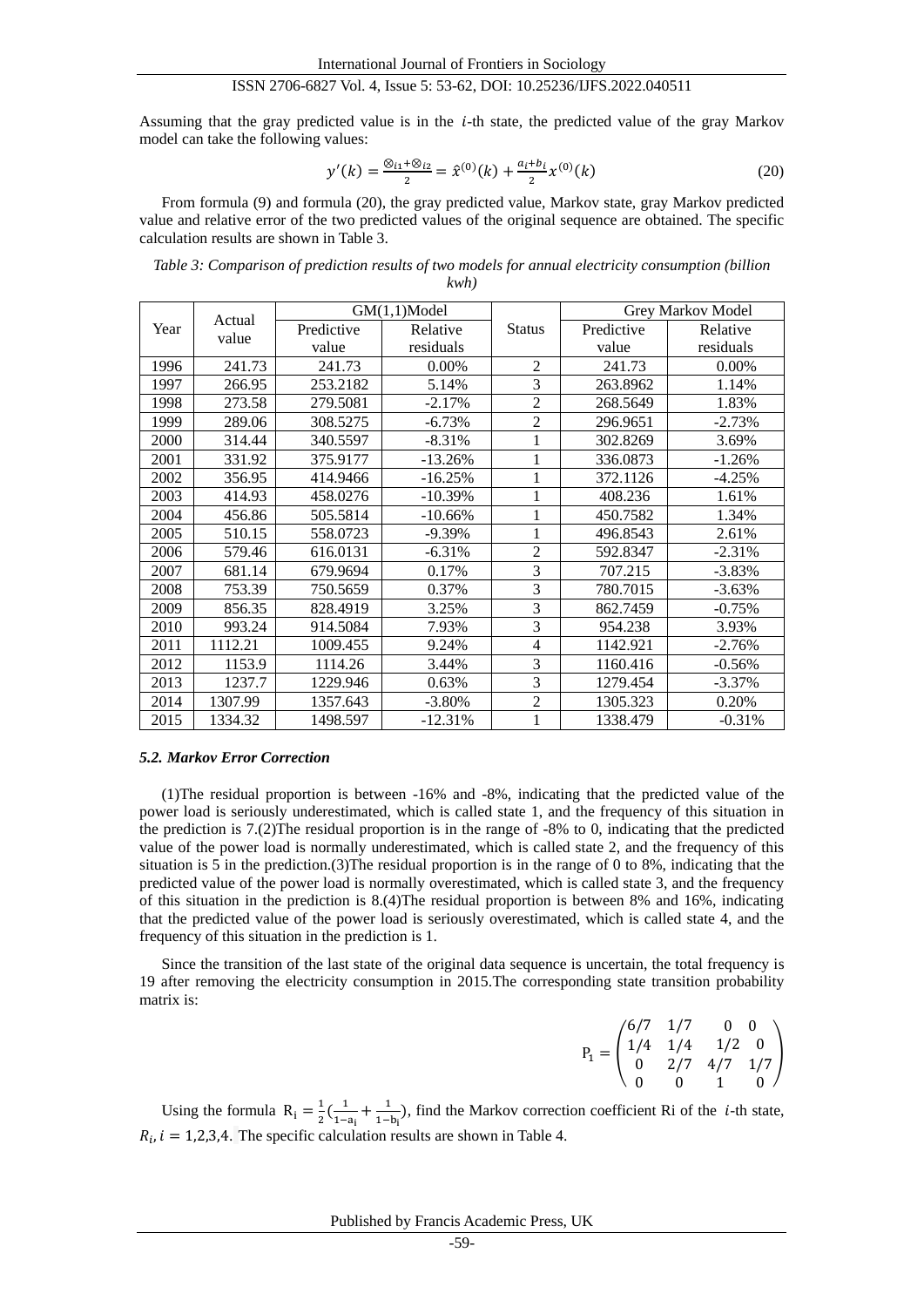| Status | Relative error  | Correction factor |
|--------|-----------------|-------------------|
|        | $(-16\%, -8\%)$ | 0.894             |
|        | (-8%.01         | 0.963             |
|        | (0,8%]          | 1.043             |
|        | $(8\%, 16\%)$   | .139              |

*Table 4: Markov correction factor*

Taking the electricity consumption data in 2015 as the initial state, since the relative error is -12.31%, it belongs to the state E1, so the initial state vector  $S^{(0)}=(1,0,0,0)$ , then the state of the system at any time in the future The transition vector  $S^{(k)} = S(0)P^{k}$ .

## *5.3. Grey Markov Modified Model Test*

Initial vectors and state transition matrices are used to predict the future state of the time series. For example: Let the system state in 2016 be  $S^{(1)}$ , then

$$
S^{(1)} = (1,0,0,0) \begin{pmatrix} \frac{6}{7} & \frac{1}{7} & 0 & 0 \\ \frac{1}{4} & \frac{1}{4} & \frac{1}{2} & 0 \\ 0 & \frac{2}{7} & \frac{4}{7} & \frac{1}{7} \\ 0 & 1 & 0 & 0 \end{pmatrix} = (0.8671 \quad 0.1429 \quad 0 \quad 0)
$$

Therefore, in the state E1 in 2016, at this time the gray prediction value  $\hat{x}^{(0)}(21) = 1654.186$  the correction coefficient  $R_1 = 0.894$ , then the Markov correction value  $\hat{y}(21) = \hat{x}^{(0)}(21) * R_1 =$ 1478.838, the actual data is 1359.65, obviously, the accuracy of the predicted data after Markov correction has been greatly improved.Remove the electricity consumption data in 1996, add the revised value of 1478.838 in 2016, and construct a new set of time series with these 20 data Remove the electricity consumption data in 1996, add the revised value of 1478.838 in 2016, and construct a new set of time series with these 20 data  $x^{(0)} = (266.95,273.58,...,1478.838)$ , establish gray model, get, establish gray model, get:

$$
\hat{x}^{(1)}(k+1) = \left[x^{(0)}(1) - \frac{\hat{u}}{\hat{a}}\right]e^{-\hat{a}k} + \frac{\hat{u}}{\hat{a}}
$$

$$
= 2910.68e^{0.0952k} - 2643.73
$$

The state is divided according to the distribution of the relative error of the predicted value, and the new correction coefficient and state transition matrix P2 are determined by the above method. Taking the electricity consumption data in 2016 as the initial state, the formula  $S^{(k+1)} = S^{(k)} \cdot P_2$  and  $\hat{y}(k) = \hat{x}^{(0)}(k) \cdot R_i$ , find the Gray Markov correction for 2017 as 1547.027. Through a similar method, continuous addition of other maintenance and innovation, the electricity demand in 2016-2018 is obtained, as shown in Table 5.

*Table 5: Comparison of two methods for forecasting electricity consumption in 2016-2018*

|                               | 2016     | 2017     | 2018     |
|-------------------------------|----------|----------|----------|
| Actual value                  | 1359.65  | 1444.95  | 1702.75  |
| GM(1.1)                       | 1654.186 | 1825.928 | 2015.502 |
| <b>Grey Markov Correction</b> | 1478.838 | 1547.027 | 776.390  |

By comparing with the actual electricity demand, it can be seen that the revised forecast effect has been greatly improved. It can be seen that the modified gray forecasting method based on Markov theory can improve the forecasting accuracy and is suitable for the forecasting of mid- to long-term annual electricity demand. Figure 2 shows how the two methods fit the original data respectively.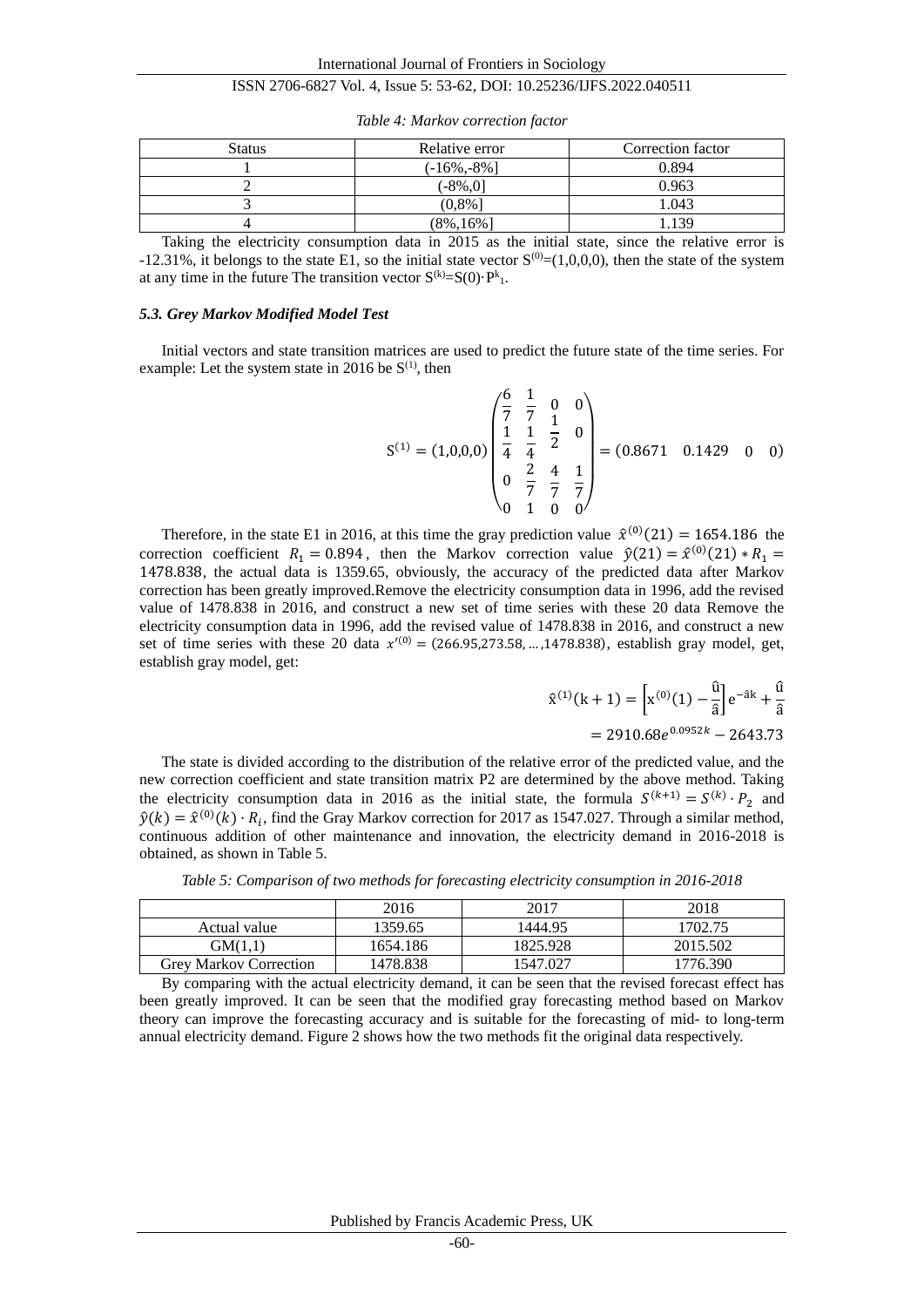International Journal of Frontiers in Sociology





*Figure 2: Fitting diagram of two methods for forecasting annual electricity consumption*

# *5.4. Test Model*

## *5.4.1. Residual Test Analysis*

It can be seen from the data in Table 3 that the  $GM(1,1)$  model $\Phi = 0.064871785 \le 0.1$ , while φ\_20=0.1231>0.1, does not satisfy the residual test. The gray Markov correction model  $\Phi = 0.02105 \le 0.05$ , and  $\phi$  20=0.0031 \leq 0.05, satisfy the residual test.

# *5.4.2. Posterior-Variance-Test*

Substitute the data in Table 3 into equations (14) to (17), after calculation,  $C=0.101$ ,  $P=1$  for the GM(1,1) model, C=0.0322, P=1 for the gray Markov model, The posterior difference test prediction accuracy grades are all good. After inspection, the gray Markov correction model meets the requirements, and can be predicted by formula (9). The predicted power load values from 2016 to 2018 are shown in Table 7.

## **6. Conclusion**

Power load is affected by many factors and belongs to the category of gray system. The residuals of the gray predictions are random, which meets the requirements for the use of Markov chains. Therefore, using the grey forecasting model to forecast the power load and using the Markov process to correct the residual can improve the forecasting accuracy of the model. This paper first introduces the basic principles of the grey forecasting model  $GM(1,1)$ , and summarizes the defects of grey forecasting through literature review, so as to improve the traditional grey forecasting model based on Markov theory, using a curve parallel to the forecasting curve The data sequence is divided into several state intervals, and the correction coefficient of the forecast data is obtained, and the original data used for forecasting is further updated through isodimensional innovation. The research results show that the method has higher accuracy than the traditional gray forecasting model, and is suitable for the forecasting of medium and long-term power demand. It has good practicability, and established a gray Markov prediction model using the electricity demand load in Guangxi Province from 1996 to 2015, and predicted the electricity load from 2016 to 2018. Compared with the actual electricity load, the results verified The superiority of grey Markov model in improving the accuracy of medium and long-term power load forecasting. However, the grey prediction model with Markov correction transforms the prediction results from specific values into a combination of relative residual interval and probability. How to scientifically restore this combination to specific values in practical applications needs further study.

## **References**

*[1] N. An, W. Zhao, J. Wang, D. Shang, and E. Zhao, "Using multi-output feedforward neural network with empirical mode decomposition based signal filtering for electricity demand forecasting," Energy 49(1), 279–288 (2013).* 

*[2] D. C. Li, C. J. Chang, C. C. Chen, and W. C. Chen, "Forecasting short-term electricity consumption using the adaptive grey-based approach—An Asian case," Omega 40(6), 767–773 (2012).*